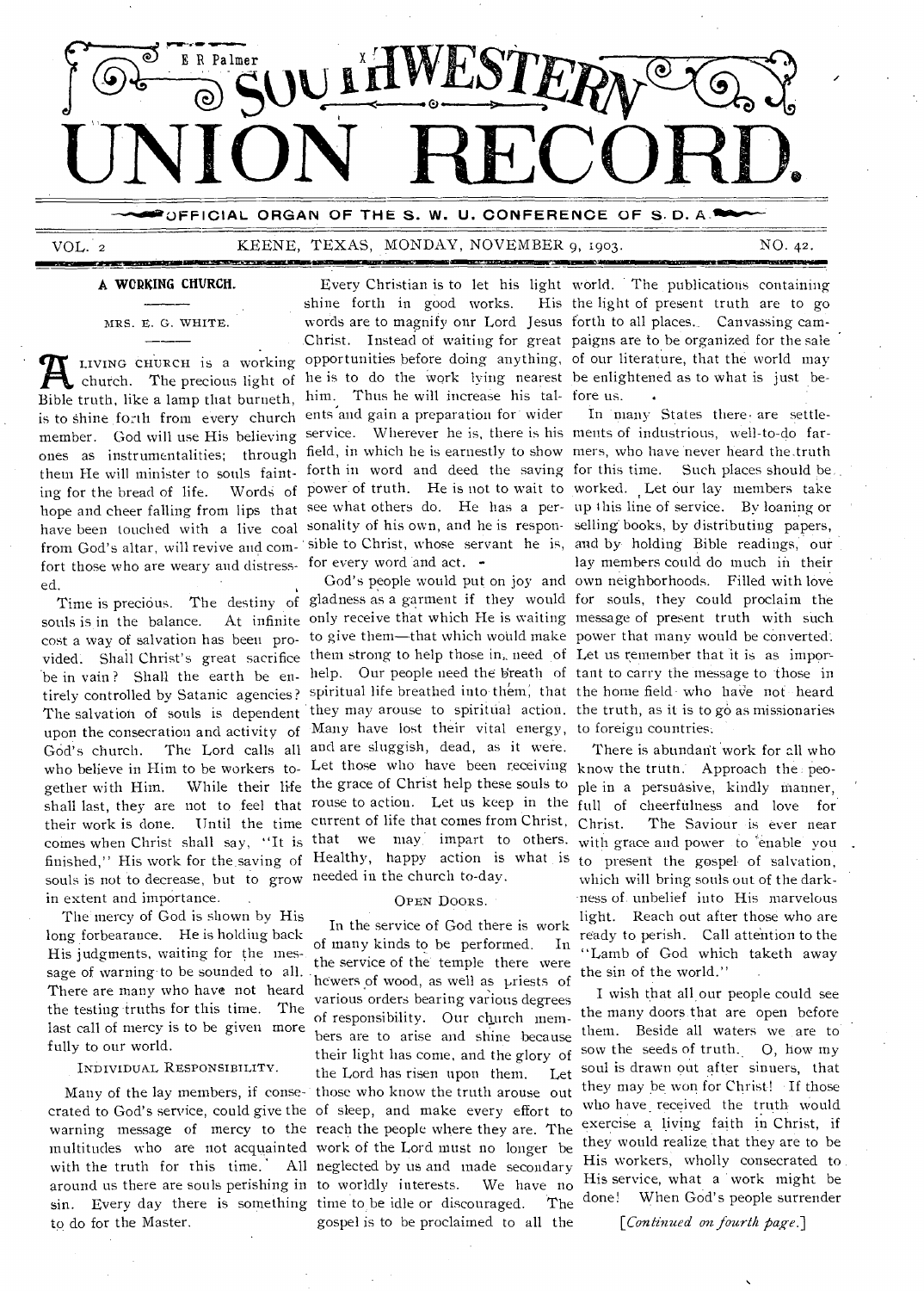### SOUTHWESTERN UNION RECORD.

## **Grkansas**  $\oint$  **Depart nent**. in the past to defray camp meeting that we are sadly in need of small tents

### ITEMS OF INTEREST.

ELDER **J.** A. Sommerville, president of the Arkansas conference, returned to Springdale from the local camp meeting Thursday night, October 27, accompanied by Elder N. P. Nelson, president . of the Texas and Southwestern Union conferences, also his son, Elder Andrew Nelson. Elder N. P. Nelson remained with us only a few hours, leaving on the midnight train for Keene, Texas. However we greatly appreciated his visit even if it was brief. Elder Andrew Nelson remained with us till Friday A. M., when he and Elder Sommerville left on the 4:3o train for Gentry, Arkansas. Elder Nelson preached the two nights he was here. His subject Wednesday night was "Privileges, Duties, and Responsibilites of a Christian;" and Thursday evening it was "Christian We want now-to pay back to the con-Education." Both sermons were highly instructive, and listened to by an attentive audience.

THE local camp meeting is reported last year's work. good to be there.

rolled in the Springdale school, and responsibility in this. Send all donatheir motto is "Onward and Up-tions to the ward."

### **TITHE REPORT.**

BALANCE FOR QUARTER ENDING SEP-

| TEMBER 30, 1903. |  |  |  |
|------------------|--|--|--|
|------------------|--|--|--|

| $Sallisaw$                        |                                                                                                                                                                                                                                                                                                                                                                                                                                                                                       |  |             |  | \$<br>4.52 |
|-----------------------------------|---------------------------------------------------------------------------------------------------------------------------------------------------------------------------------------------------------------------------------------------------------------------------------------------------------------------------------------------------------------------------------------------------------------------------------------------------------------------------------------|--|-------------|--|------------|
| Favetteville                      | $\mathbf{1}$ and $\mathbf{1}$ and $\mathbf{1}$                                                                                                                                                                                                                                                                                                                                                                                                                                        |  |             |  | 47.25      |
| Gravette                          |                                                                                                                                                                                                                                                                                                                                                                                                                                                                                       |  |             |  | 5.29       |
| Gentry $\ldots$ $\ldots$ $\ldots$ |                                                                                                                                                                                                                                                                                                                                                                                                                                                                                       |  |             |  | 8.99       |
| $Springdale \dots \dots \dots$    |                                                                                                                                                                                                                                                                                                                                                                                                                                                                                       |  |             |  | 22.58      |
| Mianii                            | and a strain of the state of the                                                                                                                                                                                                                                                                                                                                                                                                                                                      |  |             |  | 1.45       |
| Afton .                           |                                                                                                                                                                                                                                                                                                                                                                                                                                                                                       |  | and a state |  | 40.96      |
| Isolated                          | $\mathbf{1} \quad \mathbf{1} \quad \mathbf{1} \quad \mathbf{1} \quad \mathbf{1} \quad \mathbf{1} \quad \mathbf{1} \quad \mathbf{1} \quad \mathbf{1} \quad \mathbf{1} \quad \mathbf{1} \quad \mathbf{1} \quad \mathbf{1} \quad \mathbf{1} \quad \mathbf{1} \quad \mathbf{1} \quad \mathbf{1} \quad \mathbf{1} \quad \mathbf{1} \quad \mathbf{1} \quad \mathbf{1} \quad \mathbf{1} \quad \mathbf{1} \quad \mathbf{1} \quad \mathbf{1} \quad \mathbf{1} \quad \mathbf{1} \quad \mathbf{$ |  |             |  | 71.95      |
|                                   |                                                                                                                                                                                                                                                                                                                                                                                                                                                                                       |  |             |  |            |

**Camp Meeting Fund.** 

to have been good, though small is money, and we know that you want idea of what the distribution of tracts attendance. The few felt that it was them to .have it. and every little will SISTER Ethel Ward, of Aften, re- back indebtedness on camp meeting tions upon present truth is opening ports that the Sabbath School in pro-expenses, we also want to raise enough gressing nicely; also that the church to bear the camp meeting expenses school is doing well although there for next season, so when it comes time are only about ten pupils in attend- for the camp meeting, we can draw "The success which attends the efforts ance. They have a most excellent from the camp meeting fund and not of the minister in the field is not due teacher, Sister Knapp, of Oklahoma. from the tithe. May the Lord help TWENTY-FOUR are at present en- all to feel that they have a privileged in paying them from the tithe we are you will all feel individually responsiusing the money that rightfully be-ble in the matter, and deeply interlongs to the laborers, and thus we ested in helping us to raise a fund are depriving them of what is due toward the same. In the foregoing them. Let us not pursue this unwise article on "Camp Meeting Expenses" brethren and sisters from now on lay WEEK toward the tent fund, making aside FIVE CENTS A WEEK toward this a total of ten cents a week. Surely camp meeting fund. We will never we can do that much to help the cause miss it, and in the aggregate it will be in our State. All donations should be a great help to us. Now we all want sent to the Arkansas Tract Society, a part in this gospel message in these Springdale, Arkansas, where they will last days; we all want to see the work be gratefully received and promptly come up in this needy field, so let us acknowledged by the secretary. each bear his part of the burden, and the Lord will truly add his blessing. ference the money we used last summer for camp meeting expenses because we owe the laborers on their They need the saved." help. Now while we want to pay our ary work of circulating the publica-

> ARKANSAS TRACT SOCIETY, • Springdale, Arkansas.

### **The Tent Fund.**

\$202.99 tend the camp meeting last summer leading them to search the Scripappreciated the new audience tent, tures." What is missionary work?which was sadly needed as every one Introducing our publications into knows. We all belong to the Ar-families, and conversing and praying kansas conference, and that tent is with them. "Churches in every place owned by the same conference, and should feel the deepest interest in the many of us have had a share in the tract and missionary work." "The purchase of it. We have it nicely great day of the Lord is near, it is stored in a new tent house recently near and hasteth greatly, even the built and paid for. All the tents in voice' of the Lord: the mighty men the tent house are well sacked, and shall cry bitterly." "That day is a will always be shipped in that condi-day of wrath, a day of trouble and

expenses from the tithe. For several as most of them leak very badly, and reasons we do not want to continue are past mending. Now what we that practice any longer. First, It is want to do is to start a tent fund so not right, as the tithe is holy unto as to be able to procure some tents the Lord, to be used for the spread of before the camp meeting next year. the gospel message. Secondly, Camp Surely when we have made such good meeting expense; are quite heavy, and provisions for the care of the tents, plan any longer. We have a sugges- we suggested laying aside five cents a tion to make. Let each one of our week; now we suggest FIVE CENTS' A

F. E. H.

### **"Why Stand Ye Here Idle ?"**

**Now** we who were privileged to.at-lications before the public, and thus tion. Many who have attended our distress, a day of wasteness and des-**<sup>6</sup>HE** harvest is past, the summer is ended, and I am not "Few have any adequate and papers is doing." "The missiondoors everywhere, and preparing minds to receive the truth when the living preacher shall come among them." alone to his efforts, but in a great degree to the reading matter which has enlightened the minds of the people, and removed prejudice." "Thus many are made susceptible to the influence of the truth when it is presented to them." Again we read, "If there is one work more important than another; it is that of getting our pub-

THE practice in Arkansas has been meetings from time to time realize olation. Shall these careless, listless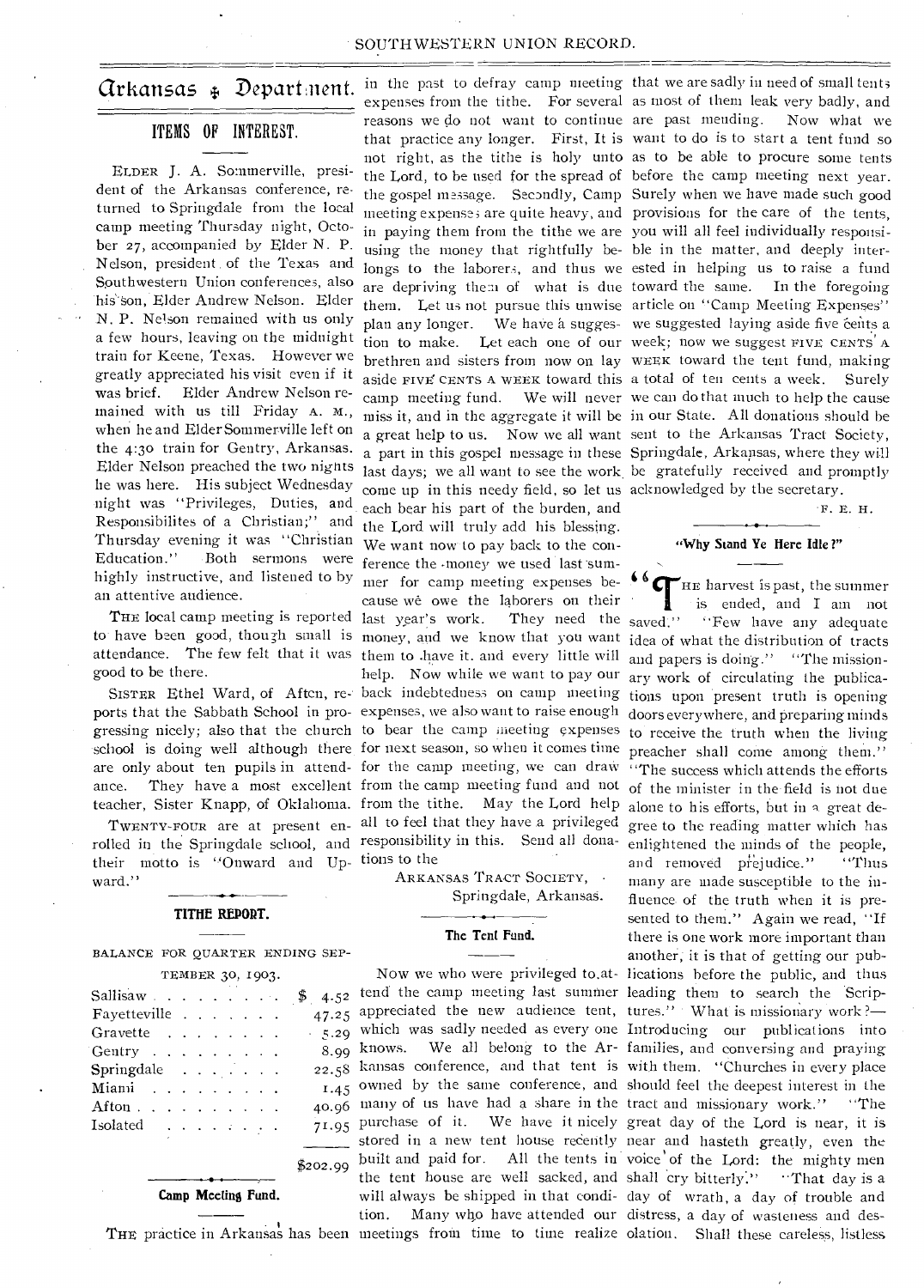### SOUTHWESTERN UNION RECORD.

souls hear no warning voice, telling the ministry, and tens of thousands what will you say ?

sleep, for now is our salvation nearer no man can work. And what will our than when we believed." Lord. Faith without works is dead; ended," and all are not saved. actions speak louder than words. All cannot be canvassers, devoting their whole time to the scattering of the printed page; but, praise the Lord, there are many who can and do. They are not only humble instruments in God's hands in sowing beside all waters, but their success in the work enables them to support their families at the same time. This very fact should encourage others who make that their stumbling block. Where there is a will there is a way.

But there is another class of people who should have a part in this line of missionary work—our church members and isolated ones. Every one can do a little, and it is the littles that make up the whole. Tracts have been prepared on the "Coming of Christ," "Signs of the Times," "The Gospel Remedy for the Present-day Isms," "What do these Things Mean," and "The Perpetuity of the Law of God." When these were first issued a year ago, our brethren and sisters throughout the State used quite a number of them. Since then they have been sleeping on our tract society shelves.

The influence of a little tract has often wrought mightily for God. In some places entire churches have been raised up as the result of one little tract. I quote the following: "A poor widow was going to town to trade. She went to her closet and prayed that God would guide her to do something for Him. She slipped a tract into her bag, and going along as she looked following. She dropped the leaflet and prayed to God to touch the man's heart. Her prayer was answered. The infidel stopped and picked up the a house. tract. As he read it, the voice of blaspheme and deny God, he entered spring.

them of impending danger and doom? were brought to God through his the property recently purchased from As .the lost, perishing multitude go ministry, and they in turn brought T. T. Stevenson. down into hopeless ruin, and when thousands more, and still on during they- turn their reproaching eyes in the centuries the stream of influence has bitterest soul-agony upon you and widened, till only God can count the ask, "If you knew these things were souls saved through the agencies set coming, why did you not warn us?" in motion by that one little tract." "It is high time to awake out of day, for the night soon cometh when realize that this means just what it we bring in the time of the harvest? says, and that it is the word of the "The harvest it past, the summer is Oh, let us be up and doing while it is Do we record be? How many sheaves will

 $\div\overline{\mathbb{C}}$ exas Department. $\div$ 

#### **The Dallas Church.**

HE Dallas church has succeeded in East Texas. securing a very nice and sufficiently commodious church building, have called a meeting for Thursday completely furnished. The building night to discuss plans for next season, is located on Genoa St. near Akard. and' particularly to arrange for black- It is a great bargain. A small portion berry plants to set out this fall. A of the price has been paid down in full attendance of all the members and order to secure it, and they have taken citizens is greatly desired. possession.. If those who have pledged various sums will kindly send in the "Notes" that Brother G. E. Faucher, money at once, and all other friends of Fort Worth, had moved...to.Colo<sub>rie</sub> will donate as liberally as possible, this rado. It is now learned that this was church can pay off the remaining a mistake, as he was only there tem-\$1,000.00 in the near future and be porarily for his health, but if he can. ready to dedicate the building. The sell his place near Fort Worth, he inchurch school will open in a few days. ten\_ls mo, ing to Colorado. All remittances should be sent to Dr. M. E. Nelson, Treasurer, R. F. D. No. 7, Dallas, Texas.

### **NOTES.**

'FRANK Green has sold' his place and expects to start next Monday with his car of goods for New Mexico. His wife will visit friends in-Texas for some time before going to New Mexico.

Texas has purchased the residence of J. A. Woods, also six acres of land from Frank Green. '

behind her, she saw a noted infidel recently moved here from Louisiana, Mr. J. R. Hudson and family have children, and have purchased land weeks. But I believe I am now imof Frank Green and are building them proving. I am having sweet communion

God spoke to Wilberforce, and he week into the old Pundt place, where you will remember the at the throne of yielded. Instead of continuing to he will remain until he can build' in grace that I may be restored to health

MARTIN Cleckner has moved into

ELDER A. W. Jenson went to Bosque county last Friday to look after an interest there.

ELDER, **J.** M. Huguley and wife were called to Letot, Texas, last Wednesday by the death of Sister Letot, of that place.

THE Academy is still doing finely; new students are coming in nearly every day:

THE sick in our village are recovering. Miss Grace Eastman is improving slowly, and Elder\_ Nelson is also slowly recovering.

ELDER J. N. Sommerville is enjoying a few days' rest at home with his family after two months' hard work in

THE Truck Growers' Association

SOME time ago it was stated in our

### Notice.

THE Ministers' meeting for the Texas Conference, appointed to be held December 9-13, has been postponed on account of the Week of Prayer coming December 12-19. We want all our ministers to be out with the churches at this time.

J. D. CASEY recently from Southern been set bv the General Conference for The Southwestern Union Conference session Will also come earlier than we had anticipated, the date having February 24 to March 2. The place of • meeting has not yet been decided upon. N. P. NELSON.

for the purpose of educating their bed most of the time for the last two T. T. STEYENSON has moved this out among my brethren. I hope that I AM.sorry that I have to report ill I have been confined to my with my God, but 0, how I long to be again. N. P. NELSON.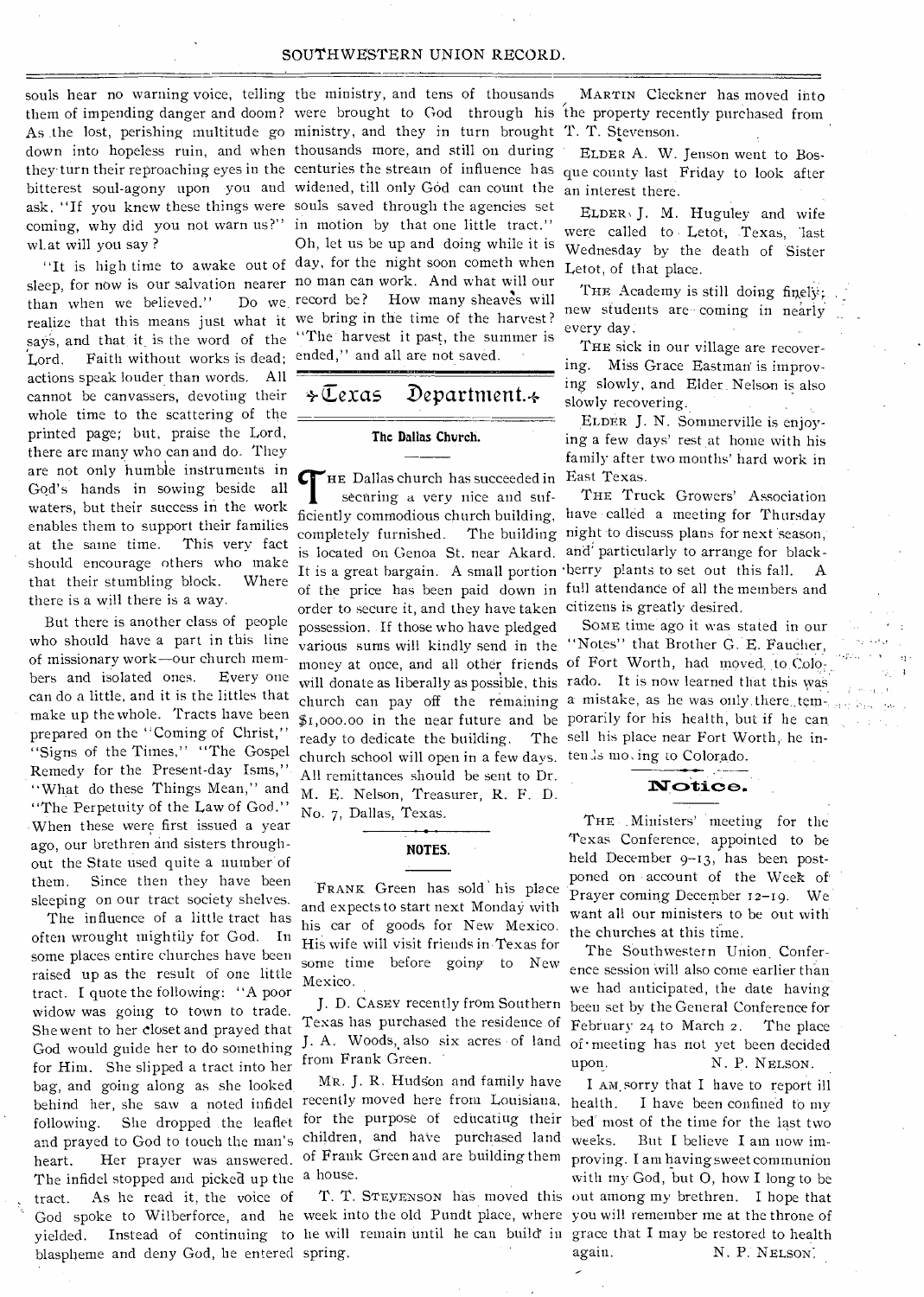### $\triangleleft\mathbb{U}$ he + Union + Record. $\triangleleft$

| A WEEKLY JOURNAL<br>Published by the Southwestern Union Con-<br>ference of the Seventh day Adventists.                  |
|-------------------------------------------------------------------------------------------------------------------------|
| $C. N. WooDWARD. \cdot \cdot \cdot \cdot - \cdot Edt$<br>and Business Manager.<br>N. P. NELSON, - - - Associate Editor. |
| Subscription Price, per year, $\cdot$ $\cdot$ $\cdot$ $\cdot$ $\cdot$ 50<br>Clubs of Ten, one year, $- - - - 4.50$      |
| <b>AGENTS:</b><br>Objetivní Tradí Casteley, Objetivní Obla                                                              |

Oklahoma Tract Society, Oklahoma City, Oklahoma.

Arkansas Tract Society, Springdale, Arkansas Texas Tract Society, Keene, Texas.

All papers will be discontinued when the time expires, unless promptly renewed.

Subscribers who do not receive their paper regularly should notify the office of publication and not the Tract Society, as the latter are not responsible for the mailing of the papers.

Money, or letters, should not be sent to individuals. All business communications Blessing. should be addressed, and all remittances and money orders made payable to the S. W. U. RECORD, Keene, Johnson County, Texas.

Entered October 24, 19oz at Keene, Texas, assecond-class matter, under Act of Congress of March 3, 1879.

THE article on the first page is not copied but it came directly from Sister White, and shows the great interest she takes in the coming MiSsionary Rally. It is hoped that every reader of this 'paper will give this article a careful study, and make a per-0 sleeper? arise, call upon thy God, society office, after which father took sonal application of it to their lives. if so be that God will think upon us, the night train to return to Keene. If all would do this what a reforma- that we perish not." tion we would see, and what an increase in the amount of work being done for the Lord.

### **Missionary Meeting November 21 and 22.**

thy light has come, and the glory of be put up in the large tent, which 1.) "Awake, awake, put on thy gregation. strength, 0 Zion;" (Isaiah 51 : 1.) "Go through, go through the gates; it was appointed to last ten days, only and care bestowed upon the prepara-\* \* \* lift up a standard for the a very few staid through the whole tion by those in charge of the church-

work the Lord requires of each one very small to begin with, but grew the church and in every individual. good meetings both dufing the day pleasant time discussing these ques-So it has been decided that Novem- and at night, and all felt well repaid tions, but to see results, and lasting

taneous missionary meetings in all our baptized by Elder Griffiin. churches. Appointment for this has been issued through the *Review*. were Elders N. P. Nelson, J. A. Som-

considered will require not less than continue longer. Sunday afternoon or evening. Wher-tents and close the meetings for the ever an all-day Sunday meeting can present. be arranged, it will be better.

are,—

. The Call to Service.

5. How to follow up the work.

ucation; their mission and influence.

they are heavy with sleep. But the next day at  $5:30$  P. M. word to us is, "What meanest thou,

N. P. NELSON.

### **The Local Camp Meeting in Arkansas.**

THE Lord now tells His people ing late in the season, the weather was<br>every where, "Arise, shine, for quite cool at night. A stove had to<br>the light has some and the slame of he and an in the laws tool at high every where, "Arise, shine, for quite cool at night. A stove had to His meeting was held at Newport the later part of October. Be-

But before we are able to do the The attendance from the city was people will do so. ber 21 and 22 be set apart for simul-for coming. Three brethren were ones too, afterwards. The great ob-

Plans for the meetings, and short merville, H. Clay Griffin, Brother U. readings, in which are some leading Bender, and the writer. As Elder features of the work are clearly out-Sommerville had an appointment lined, will be supplied to all the con- to meet with the church at Hot ferences from Washington, Oakland, Springs, he did not stay all through and Nashville. These will not be so the meeting, but left on Thursday. lengthy as to consume the time. They The meeting closed on Sunday night will only introduce the subjects, and with a friendly feeling from those who open the way for profitable discussion. attended from the city, and many ex-It is thought that the matter to be pressed the wish that the meetings three meetings. These could he held late and getting so cold at night, it Sabbath, forenoon and afternoon, and was decided best to take down the The laborers present at the meeting But as it was .so

Among the subjects to be considered I visited our sanitarium at Little 2. The Value and Uses of Tracts. much pleased with the sanitarium and 3. Our Periodicals a Continual its work. The Lord is blessing the 4. Who Should Sell Small Books. shine to those in darkness and error. 6. Christ's Object Lessons and Ed-no burden to the conference, and is My heart is deeply stirred when I counsel of God through His Spirit. see the indifference and lethargy ;that After spending a pleasant afternoon has taken hold of our people. We are inspecting the institution, and talking certainly in, the last watches of the with the workers in regard to the night, but our eyes are like the disci-work, we took the night train for. ples' in the garden of Gethsemane— Springdale, which place we reach the After leaving this place, father and Rock, where we again joined company with Elder Sommerville. • We were efforts put forth to-let' the gospel light The institution is self-supporting, is doing a work in harmony with the

> We spent a few hours at the tract The writer will remain to visit in company with Elder Sommerville some of' the larger companies in the interest of the school at Keene.

> > ANDREW NELSON.

### **To Church Elders and Leaders.**

Lord is risen upon thee;" (Isaiah 60: added much to the comfort of the con- on the 21st and 22nd? Great things people;" (Isaiah 62:10.) "Now, just meeting. Some came to the first part. es. If those at the head do not put now, let the long-neglected work be Others came to the middle part, and much energy and thought into the done." (Testimony for the Church.) still others attended the last part only. matter, it cannot be expected that the The meeting was very small, and as very much depends upon the thought HAT preparation are you making for the Missionary Rally may be realized from this effort, but

of us, there must be a humiliation in until the last, when we had some very be, not merely to meet and have a The whole aim of the rally should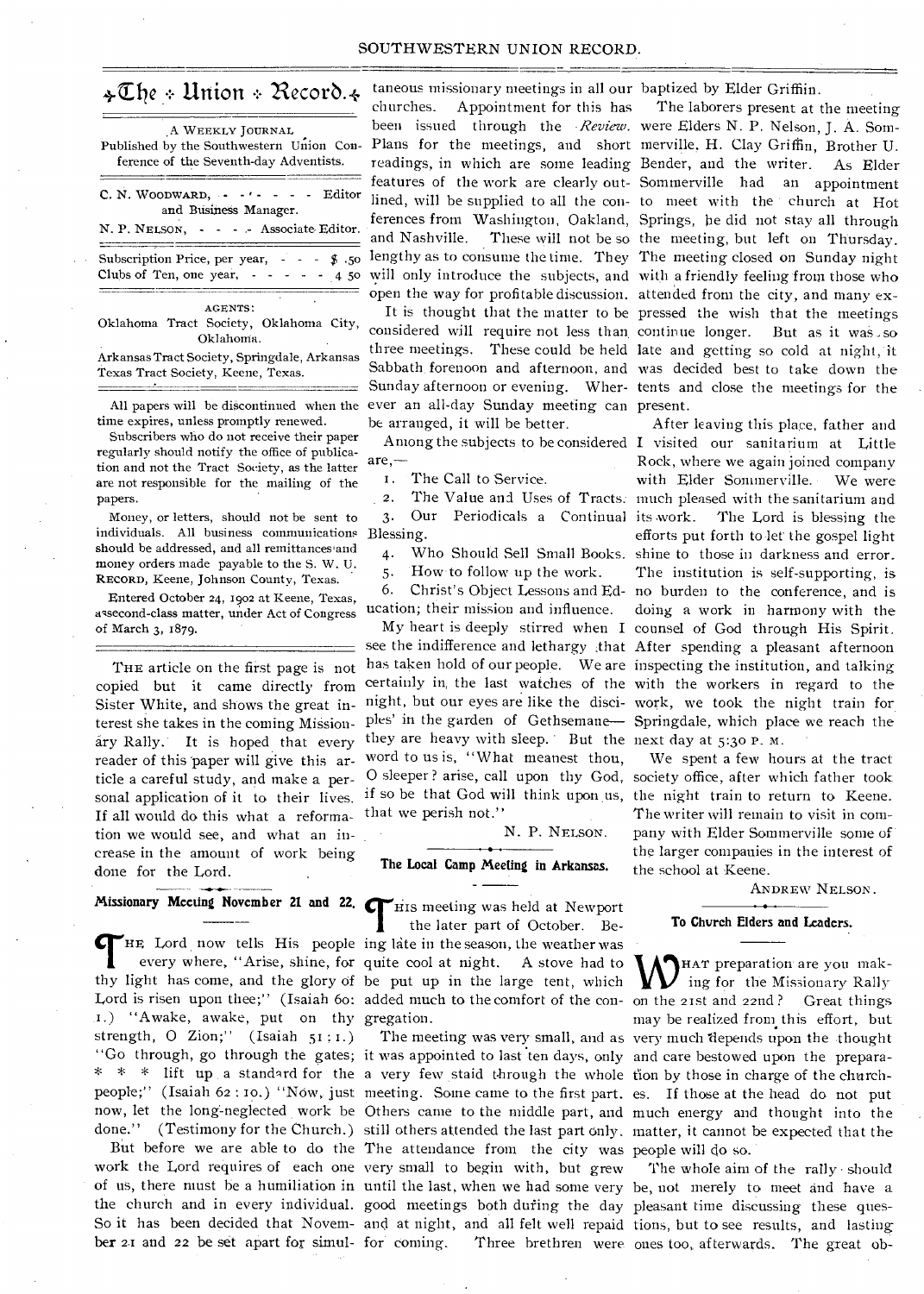*everybody* to be about the Lord's work, will be our chief pleasure. and avenues are laid open before them which are ready to be entered. Let kingdom in all the world for a witness strength of our Leader, place his work all be faithful.

WASHINGTON, D. C.

should be very sorry to do this. At ces of such service; joy when souls the present time the debt stand at accept the precious Saviour, and sac-FROM the present outlook, October every part of the world with this gos-<br>
29, 4, P. M., it does not seem pel message, souls will be converted. probable that we shall be able to make We who remain at home are to bear the final payment on the church, as just as active a part in this work as we had hoped, on Saturday evening, the few who go to the front. We are October  $31$ , without borrowing. We to share in the joys and in the sacrifi-

must put in a baptistry and make When William Carey, the Father some necessary alterations and repairs of Modern Missions, had been able to in the church and the rooms adjoin- enthuse a few friends with a sense of ing. To do this in a neat and credit- the great need of the world, and a able way; suitable to the situation nad society had been organized, he was to pass away. • This is not discerned needs of the Memorial Church, will the first one to volunteer for service. by those who have not been divinely make an additional expense of several The secretary spoke of India in her enlightened, who have not kept pace<br>hundred dollars. We have waited at need as a gold mine, as deep as the with the work of God. Consecrated hundred dollars. We have waited at need as a gold mine, as deep as the with the work of God. considerable inconvenience for a whole center of the earth, and asked who men and women must go forth to year for these alterations until the would venture to explore it. "I will sound the warning in the highways church debt should first be paid. venture to go down," was the instant and the byways.<br>When these alterations have been ef-reply of Carey. "but remember that I urge my brethren and sisters not When these alterations have been ef- reply of Carey, "but remember that I urge my brethren and sisters not fected and the church is in suitable vou must hold the ropes." to engage in work that will hinder fected and the church is in suitable you must hold the ropes." condition, we shall appoint the time Arid this must be done until the them from proclaiming the gospel of for re-dedication. Remember that as work closes. The work of the few Christ. You are God's spokesmen.

those who have desired to give to the dare we believe in this closing hour the deeds done in the body. church fund and have been hindered that God requires greater sacrifice your work will appear as it really -is. from so doing until the present time, from those who leave the home land The vineyard is large, and the Lord one cent will be lost.

glorious and eternal, to the soldier of 1903 reached that amount, with noth- Christ's interests are the first and The prospect for the work here is Christ.

Those who desire to help to finish teenth Street Northwest..

### Holding The Ropes.

ject is to enthuse our people with the catch His highest thought for this will close the year with a good thankthought that the time has come for dark world, to answer these appeals offering, we believe the funds for this

in this generation will not be perform-on vantage ground? ed in any miraculous manner. But as God's servants, in the Strength of that "Lo, I am with you," go to Street, Washington, D. C. 29, 4. P. M., it • does not seem pel message, souls will be converted.

rifice that nothing may hinder the on-\$535.00.<br>After the church debt is paid we ward progress of the message.

this church has been paid for by all who are called to venture down into You are to speak the truth in love to erty of the General Conference. would soon • be thwarted, if we at day you will stand before the Lord of These explanations are given that home failed to hold the ropes. . And, all the earth, to give an account of the hold of the deep who have desired to give to the deep me believe in this closing hour the deeds done in the b ply their needs?

with victory, sudden victory, yet year, the appropriations alone for ed devotion... 1903 reached that amount, with noth-<br>interests are the first and<br>ing left for aggressive work. the highest of all interests. He has

this work can send contributions to and December exceed those of the es secured, saved for His everlasting to office of this paper or directly same months of any previous year, we kingdom. It is for His. Father's to J. S. Washburn, 1728 Rour-shall not be able to pay our appropria- glory and His own glory that His tions for the year 1903. What are we messengers shall go forth in His name<br>to do brethren and sisters? Will we for they and He are one. They are to do, brethren and sisters? Will we for they and He are one. allow the cause of God to languish in to reveal Him to the world. His inthese, the closing days of the conflict? terests are their interests. one with Christ, we are called If each one will make an effort to in-will be co-laborerers with Him, they o share in his work till it clos- crease his own offering just a little, shall be made heirs of God and jointes. The calls will come thicker and even though it may mean some sacri- heirs with Christ to an immortal infaster from this time on; but as we fice, and those who have not given heritance.

year will be received. Will we not The preaching of this gospel of the rise to this emergency, and in the **Service** 

> ESTELLA HOUSER. Mission Board, 222 North Capitol

Is your RECORD subscription out? If so, renew at once so you will not miss any numbers.

### *[Continued' from first page.]*

themselves unreservedly to Christ, they will use every power of mind and body to His name's glory; and His work will make rapid advancement.

### WHOLE-HEARTED DEVOTION.

The things of this world are soon

our people, it will always be the prop- the dark mine of heathenism and sin perishing souls. Remember that one will not be kept from doing so now, to do personal service in the field, than is calling for laborers. Allow, nothfrom a fear of being too late. Not from those who remain behind to sup- ing to keep you from the work of soul-saving.,. By earnest prayer obtain . Besides our weekly offerings, larger power that will make your influence brighter than ever before. We are gifts are called for at this crisis in our a savor of life unto life. The Masterentering the final death struggle of work. Although the offerings of 1902 Worker will put His spirit upon all sin, short but fearful in its intensity— were larger than those of any previous who labor for Him with whole-heart-

Unless the offerings for November a property in this world, that he wish-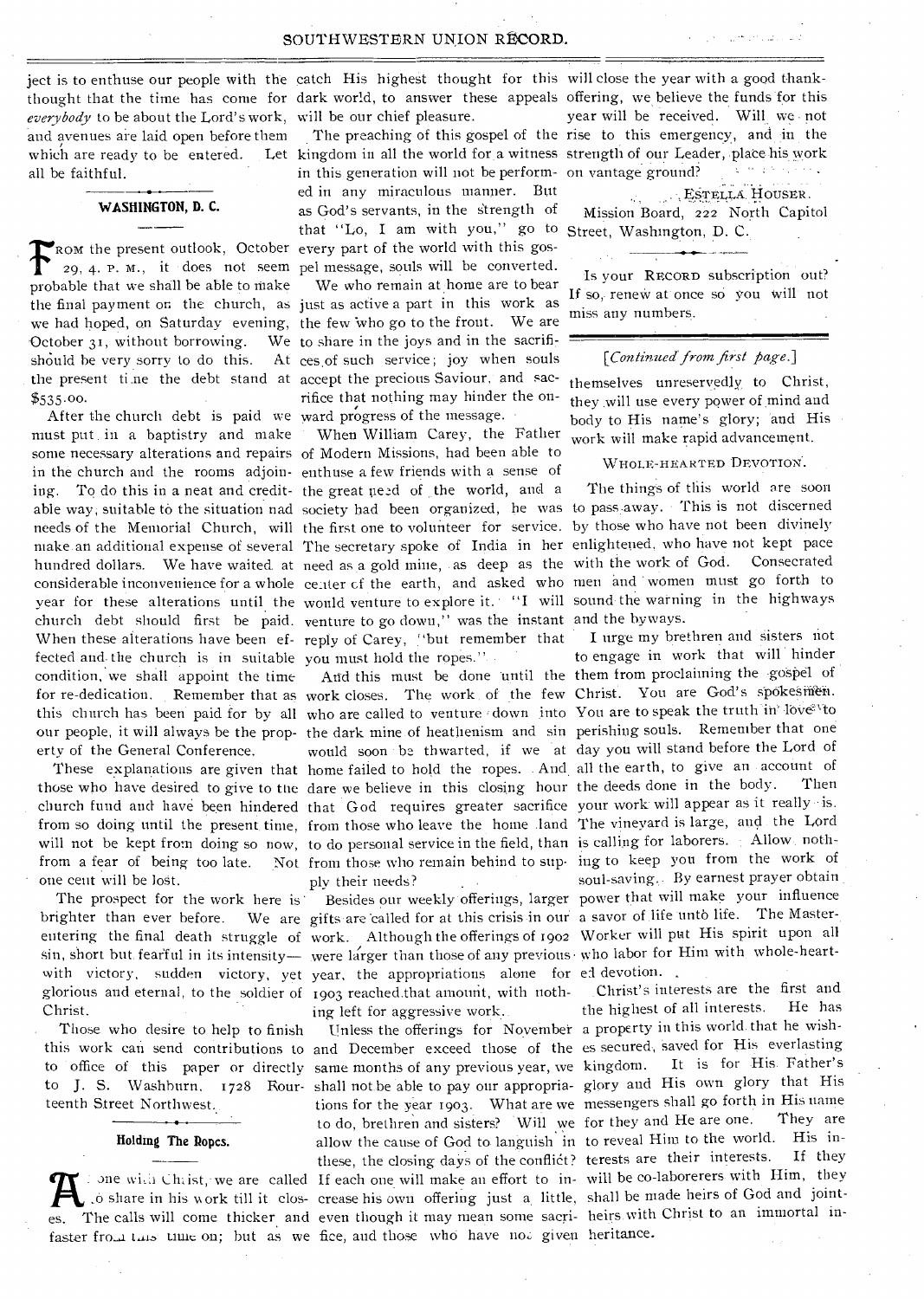## Oklahoma & Department.

Matter for the Oklahoma department has come in like a flood this week. We have given extra space, and still have considerable left over.

### AMONG THE CINVASSERS.

HANNAH J. BAKER.—' 'The weather has been so hot here this summer that I did not begin to canvass for several weeks after I had intended, but now that I am in the work I enjoy it very much. The people here are deeply interested in "Desire of Ages." have canvassed seven days. The first two days I did not take any orders, but since then I have taken five orders, amounting to twenty-one dollars, and have also sold four dollars' worth of helps. Several have asked me to call later and take their orders, because they did not know at present when they could have the money. Each day the interest increases for the Lord is with me, and prepares the way before me. I have had some interesting talks with several who are interested in the truth. I am of good courage. Pray for me that I may increase in wisdom and in usefulness."

Newborn Scott and Roy Stoops each have an encouraging report in which we haven't space for this issue.

# THE FIELD. ----

about October 5, and began meeting will be baptized next Sabbath. with a good interest from the first. This is near where we held meetings preparing to move from here to Ta- desk. last winter. At that time eight or loga. We are so glad the Lord has nine began keeping the Sabbath. permitted even us to have a part in adults are fully established in all When we came back, we found that this great work. Our prayer is that points of the truth. There are still at two had moved away, two had become we all may do much good, and he the least as many more, much interested. discouraged, and five were still keep-instruments in the hands of God of We expect to return in a short time ing the Sabbath, and doing the best calling many to the truth as it is in to finish up the work. It is most enthey could, but needing encourage-- Christ Jesus. L. P. SYP. ment. They also needed to be instructed further on different points of truth. Two of these (joined the Put-last conference a call was made for do-and women. Every one of the men nam church, also six others. After nations to purchase tents for field were tobacco users, but are now free holding meeting in a tent until the work. weather became too cold, we took Burkey of Altona promised to pay for been laid aside, and some are already down the tent, and held meetings in one tent. The tent was sent for at paying their tithes. A Sabbath the homes of those who were inter-once, and it was sent to Okmulgee, School has been organized a leader ested. We closed meeting November where Brother E. L. Maxwell and the and treasurer elected, and ten were 2, with a full house and a good inter-writer began a series of meetings Sepest. It seemed impossible to develope tember 17. The Methodist began a hope to organize a church. Brother the work further at present.

the truth want to see a good Seventh-been on an average of about forty.

satisfied with their former baptism;) October 24, we organized a church of bath, being ready'for church relation-more were added to the church, makneighborhood has been convinced, but membership. Nine of these came, in not converted. They are too much by letter, but the rest came on profeslowly Jesus. A Sabbath School is be-stand for the Sabbath. ing held, which is well attended, and plished yet.

TALOGA. We came to this place the church, has family prayer, and During the meetings the people read lived a very wicked life, drinking and carried to those who are in darkness. chewing tobacco, was converted. He invited us to hold meetings at his house, and made a trip of ten miles the Lord said that there is joy in interest was good from the start. heaven over one sinner that repenteth. This old brother is very zealous. He twenty copies of the "Inspired Hishas given up tobacco after chewing it tory of the Nations, Past and Fusince he was a small boy, united with ture," in the immediate neighborhood.

MINNIE SYP.

day Adventist church organized here, This was a new field, but about three but are delaying taking hold them- families of our people had moved in. selves. We hope to see many others The blessing of God rested on the take their stand for the truth here. word spoken' and also on the printed The results of these meetings are page that was distributed. There was eight joined the Putnam church, six quite an interest among the people, by baptism and two by vote (being and the work developed until Sabbath, and six others are keeping the Sab-fifteen members. The next day two ship. but waiting for their companions, in all seventeen members. There are who are standing back on account of also three or four more keeping the that filthy weed, tobacco. The whole Sabbath, who will soon be ready for taken up with the world to yield to sion of faith. One an infidel saw the the requirements of the meek and folly of his unbelief and took his

we hope to see much good accom-brought into the truth through the We have enjoyed the work here Let others follow his example and thus very much. One old man who had open the way for the message to be Thus several have already been sacrifice made by Brother Burkey.

### A. E. FIELD.

for his brother to have him hear this seven weeks ago by request of Brother wonderful truth. When the brother Couch and his mother we went to heard the good news of this old broth-their place near Choctaw, Oklahoma er's conversion, he and his wife came to hold a series of meetings. This is over, and we had such an excellent a new field, where the truth in any meeting. We were reminded of what form had never been presented. The CHOCTAW, OKLAHOMA.—Nearly

We are visiting this week, and are of the truth as presented from the To begin with Brother Couch placed the book and listened 'to the evidences

who seem to be so much interested in So in our meeting the attendance has in this meeting. As soon as this com-OKMULGEE, OKLAHOMA. - At our pany is about equally divided, men work. Accordingly 'Brother J. A. from the habit. Swine's flesh has also protracted meeting at the same time. Couch and my wife were efficent help The results of the work is sixteen couraging to notice the power there is in the plain word of God. This com-In the near future we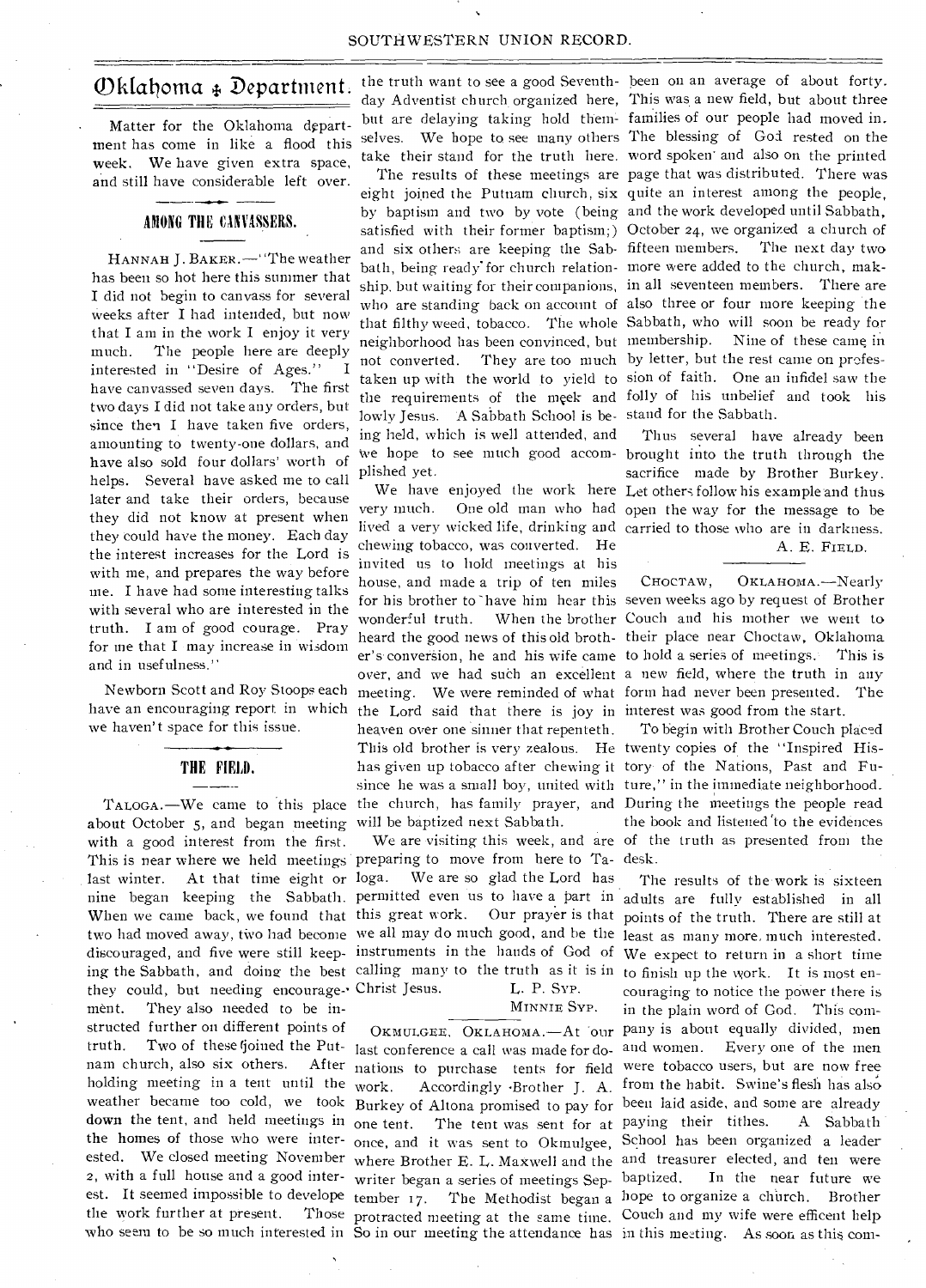### SOUTHWESTERN UNION RECORD.

pany is in shape to leave, we expect boy again in the near future. He work. G. G. RuPERT.

### **NOTICE TO CHURCHES.**

All orders for books and periodicals not accompanied by cash should be ordered by the church librarian, as we tainly come to arise and shine, and bracist by the entirem instanting as we tailing come to arise and since, and do not wish to open accounts with give this message to the world. Will different ones in the same church un-all, the churches in Oklahoma now go less it is unavoidable.

WILLIAM VOTH.

### ITEMS OF INTEREST.

MRS. M. Syp reports a good interest at Taloga. Four were baptized last Sunday and several others will soon unite by baptism.

from O'Keene for Russia. supporting missionary work among ganize your company for work. Let their friends in Russia. them a pleasant journey and the bless- would like to work the whole Terri-May many more go out to do a little want to forget the tract work but go work for the Master.

ground, to give it a good Start, before the ground gets too cold.

### OBITUARY:

OUR darling boy, Herman Haffner, died October 19, 1903 of throat trouble. He was sick one day and two nights. He was always 'pretty healthy, and it was a great surprise row not as those who have no hope, field and support them. for we believe that we will see our

to fill one more of the several calls we was two years, seven months and remember them, for the time will have for labor. We are glad to say twelve days old. Words of comfort soon be out when you promised to our courage is good, and our faith in were spoken by brethren G. Schultz pay. ' January r, 1904 was the limit. the truth was never stronger. We ask and **J.** A. Lorenz. May the time soon And let those that have not made any an interest in the prayers of our come when we shall have no more sad pledges pay something also, that we friends that God may still bless our experiences; when death will no more may get the thousand dollars in full; take our loved ones from us.

G. F. HAFFNER.

### **NOTICE•**

ing of God in their undertaking. tory with the *Signs*. Then we don't.<br>May many more go out to do a little want to forget the tract work but go Reports are coming in from different town and village with this truth. parts of Oklahoma, bringing the good Brethren, we must do more work if news of a heavy fall of rain, which that message is to be brought now to was very much needed at different the whole world. The time is short parts of the territory, as it it has been and the work is great. May we all too dry to get all the fall wheat in the arise as one man and then the message DEAR Brethren, the time has certo work as never before? Our whole We wish us do thorough work this time. right on with that and let us fill every will soon be brought to the uttermost part of the earth, and Jesus will come and deliver His people. O, what a joy that will be when we shall meet our loved ones again. G. F. H.

### **THE TITHE.**

Let all those who made pledges for

the "State Fund" at camp meeting, as that is about the amount needed in this fund to carry on the work of the conference. **G. F. H.** 

### The Canvassing Work.

BROTHER Hetze and wife, and million copies of the special Capital Lord give His people a missionary Brethren Peter and Jacob Brickman and Labor *Signs*, which will be out spirit to work for those who sit in leave to-day, (Wednesday, Nov. 4.) in a few days. Let every church send darkness, and may they scatter the Hetze has been doing some mission- may send in the order to the Pacific autumn, that the world may be warnary work in Russia before this, and Press. We are planning to send you ed and our Saviour come to reward returns to his field of labor. Breth-, some help during that time to help the faithful laborers, for only the ren Peter and Jacob Brickman expect you some. But don't wait, till the doers of the word shall be blessed. to be engaged a short lime in self- help comes, but go to work and or- Let us not sit idly in our houses while denomination is now preparing and books. They are delivering from 8o organizing for a missionary campaign to 90 per cent of their orders. Surely to spread our tracts and papers as the the Lord is going before his workers. leaves of autumn during the next few One brother sold \$25.00 worth extra heaves of autumn during the next few one counter sets payon worth early homa step right in and do their part? Surely shows us that there ought to be This is what we hope and pray for. twice as many workers out in the field We want to help in spreading one as there are at present. May the in their order right away, so that we printed pages like the leaves of THE Canvassing work is onward in<br>Oklahoma. All the canvassers<br>are doing well in delivering their HE Canvassing work is onward in Oklahoma. All the canvassers Let souls are starving for the precious We truth of God. JAMES BUTKA.

### **O'Keene Church School.**

Cr His school commenced October 5, with a class of bright<sup>-{1}</sup> boys and girls who are anxious to learn something that will make them useful in this world. Most of them have attended church school before, and they were glad that the time had come for the school to commence again. There are some who have never attended a church school before and they are already realizing that there is a vast difference between the day and church school.

to us that he died so suddenly. I left On looking through the books I find the farm is done. May God bless. my family Thursday night and Mon-that about \$ 2,700.00 were paid in this and the other church schools in day I received the news of his death. this month. This is good; let it con-our conference, and may the object His death has brought great sorrow tinue to flow in that way; then we can of the church schools be greatly reand grief in our family, but we sor-soon send some more laborers into the warded, is the prayer of your humble UR people have done.pretty well present. Still a few more are intendin paying their tithe this month. ing to come as soon as the work on The school has now been in session one month; the enrollment is  $24$  at servant. BERNARD VOTH,

*Teacher.*